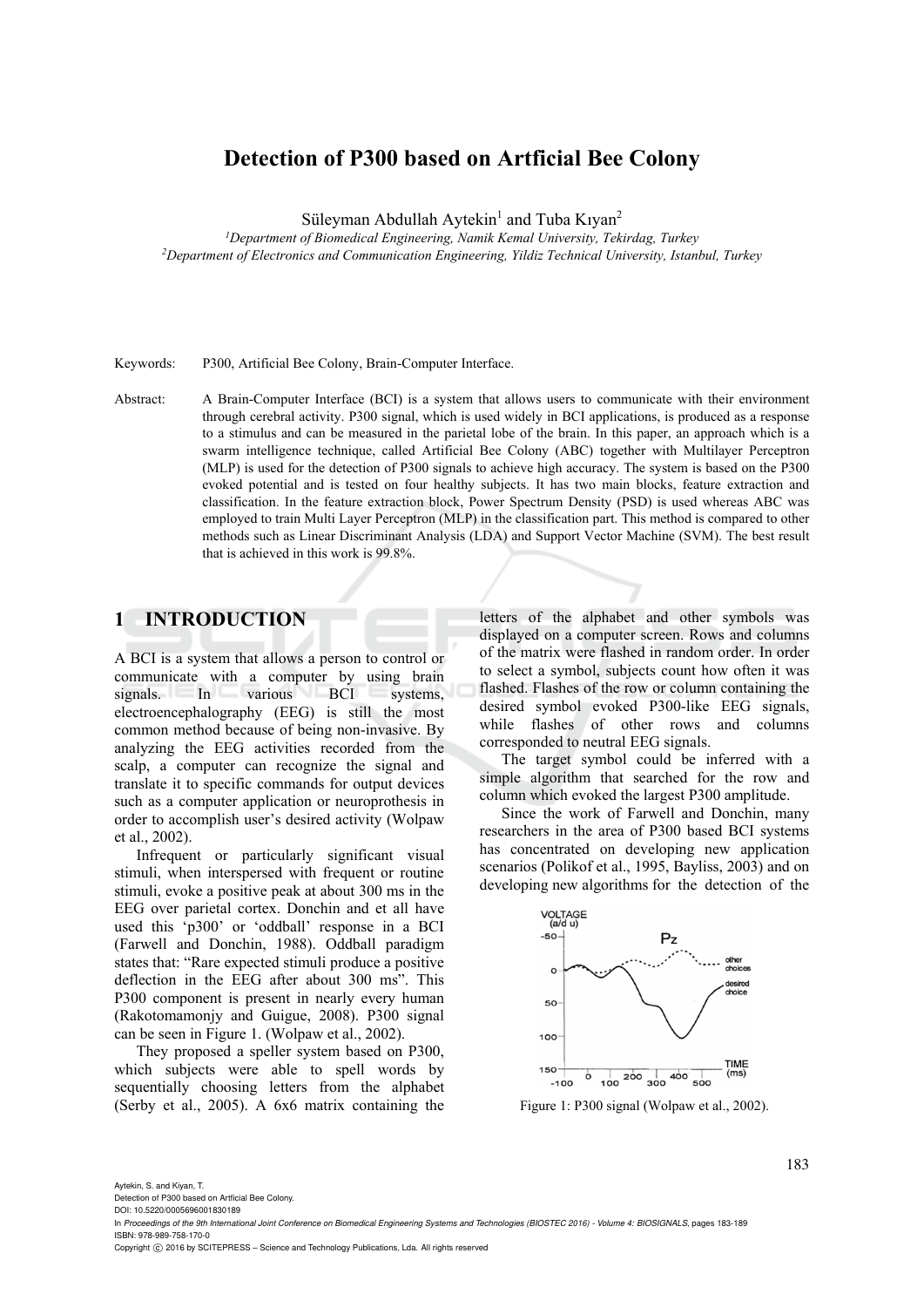P300 signal from noisy data (Hoffmann et al., 2005, Kaper et al.,, 2004, Rakotomamonjy et al., 2005; Thulasidas et al., 2006, Xu et al., 2004).

In this paper, a pattern recognition system is used for the detection of P300 signals. A five-choice P300 paradigm is tested. Five different images were flashed in random order with a stimulus interval of 400 ms.

The MLP – ABC model is proposed for the detection of P300 signals and compared to MLP, Linear Discriminant Analysis (LDA) and Support Vector Machine (SVM). Classification accuracies were obtained for four healthy subjects. MLP trained with the standard BP algorithm normally utilizes computationally intensive training algorithms.

# **2 MATERIALS AND METHODS**

A BCI takes EEG signal as input and delivers device commands as output like any typical communication system. Between input and output, there are components that translate input into output. Proposed BCI system with its elements and their principal interactions is shown in Fig. 2 and each element is described in this section in detail. Signal processing and classification algorithms were implemented by using MATLAB.

TECHNO

#### **2.1 Data Acquisition**

Four subjects are utilized in this study and they are healthy college students whose ages are between 20 and 26. Three of them are male and the fourth subject is female. Subjects were facing a screen on which five images were displayed. The images are a window shutter, a telephone, a lamp, a door, and a television (see Fig. 3). The images were selected according to an application scenario in which users can control electrical appliances via a BCI system. The images were flashed in random sequences, one image at a time. Each flash of an image lasted for 100 ms and no images were shown during the following 300 ms. One stimulus time is 400 ms.



Figure 2: Design and operation of the BCI system.



Figure 3: The display used for evoking the p300.

Total record time for each subject is five minutes. So total flashes are 150 times and each image flashed 30 times in total record.

The EEG was recorded at 250 Hz sampling rate from 64 electrodes which are placed at the standard positions of the 10-20 international system. EGI Geodesic EEG System 300 was used for amplification and analog to digital conversion of the EEG signals.

#### **2.2 Preprocessing**

In this step, in order to eliminate high and low frequency noise, the signal is passed through a high pass filter which has a cut off frequency of 0.1 Hz and a low pass filter which has a cut off frequency of 40 Hz.

Another critical issue is to choose appropriate channels. In order to avoid large number of channels used for data recording and to avoid complicated calculations, eight channels were used including CFz, CP1, CP2, Fz, Pz, POz, P7 and P8 in this work (Figure 4).

### **2.3 Feature Extraction**

Before the classification, suitable features are extracted from the raw signal. The goal of the feature extraction is to remove noise and other unnecessary information from the input signals. In this paper, Power Spectral Density (PSD) method is utilized which is generally used for characterizing random processes. It can be calculated with the help of Fourier Transform (Howard, 2002).

Discrete Fourier Transforms (DFTs) of filtered EEG are calculated using Equation 1.

$$
X(k) = x(n).e^{-j2\pi kn/N} \quad k=0,1,...N-1 \tag{1}
$$

In Equation 1,  $x(n)$  represents the discrete samples of EEG data and N is the length of the EEG data. After calculation of DFT  $(X(k))$  of EEG samples, periodogram of EEG is calculated by using Equation 2. Periodogram may express as a basic of PSD.

$$
P(k) = |X(k)|^2 \qquad k=0,1,...,N-1 \tag{2}
$$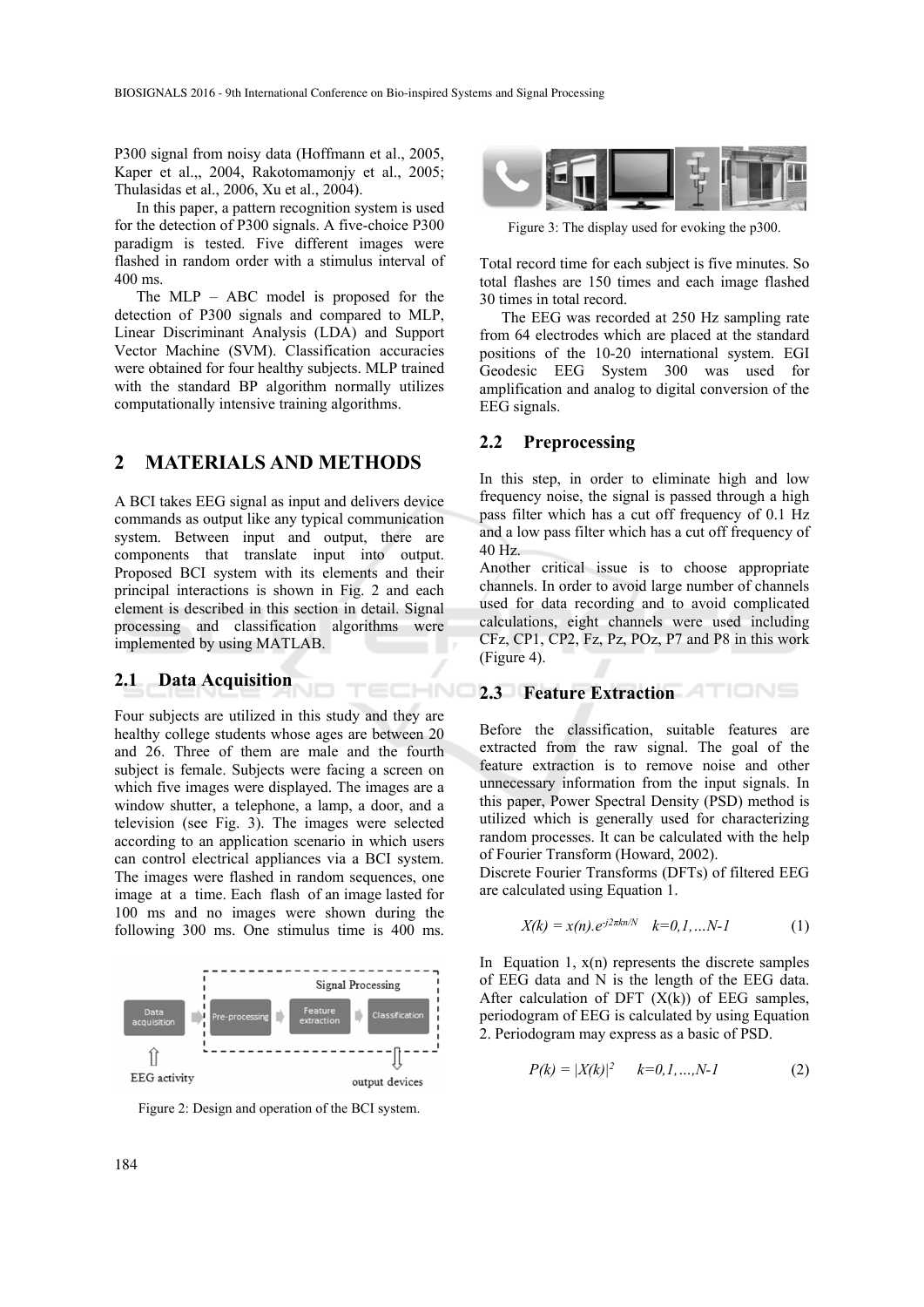For each subject, the EEG signals are recorded for five minutes. So, there are 75000 samples in five minutes. We observed P300 signal presence between 200-400 ms after a stimulus is incident on the computer screen. This interval expresses 50 data instances. Data separated 1500 segments and each segment have 50 data instances. Each segment of PSD is average of own instances of periodograms and it is calculated Equation 3.

$$
P'(k) = \frac{1}{\kappa} \sum_{i=1}^{K-1} P_i(k) \quad k=0,1,..,N-1 \quad K=50 \quad (3)
$$

As a result, data sample size is reduced from 75000 to 1500 by PSD method. PSD of target samples and non-target samples for eight channels are shown in Fig. 4.

## **2.4 Classification**

MLP-ABC scheme was proposed in this study for classifying P300 and non-P300 signals. The optimal weights of MLP were obtained by ABC algorithm which is an optimization algorithm.

(ANN) model that maps sets of input data onto a set of appropriate outputs. It was first introduced for the non-linear XOR, and was then successfully applied to different combinatorial problems.

In classification, we used MLP which has an input layer, an output layer, and a hidden layer. Input layer represents EEG channels which are defined according to international 10-20 system. The most commonly used three brain regions (frontal, vertex and parietal) in the literature is considered for selecting channels. There are eight neurons (CFz, CP1, CP2, Fz, Pz, Poz, P7 and P8 channels) in the input layer of MLP which are shown in Fig. 5 in the order of 4, 21, 41,6, 34, 36, 30



Figure 4: a) PSD of target b) PSD of non – target samples.



Figure 5: Electrode placement.

and 44. Each channel represent The output layer represents presence of P300.

So, there are two possible outputs: P300 or non-P300 (see Fig. 6). In this study, activation function is defined as a log-sigmoid function and it is calculated by using Equation 4.

$$
f_a(x) = \frac{1}{1 + e^{-x}}
$$
 (4)

where x represents the sum of input and weights multiplication.

MLP is generally trained by back-propagation (BP) algorithm. The training of a BP neural network is carried out by the minimization of an error function. The error function is defined as the difference between the actual output and the desired output of the ANN over a set of training patterns. The weights assigned to the connections between the neurons within the ANN are updated at each cycle to minimize the error function. Training an ANN is an optimization task since the objective is to find the optimal set of weights of a neural network which minimizes the error function.

On the other hand, there are some drawbacks of using BP algorithm. If the multidimensional search space has many local optima, BP may not reach the global minimum successfully. Since, ABC algorithm has the capability of searching the different unidentified sections in the solution space to find out the global minimum, it is used in this study to train MLP (Shah and Gazali, 2011).

The main idea of using ABC algorithm is to employ bees to search the best combination of weights of the MLP network. The optimization task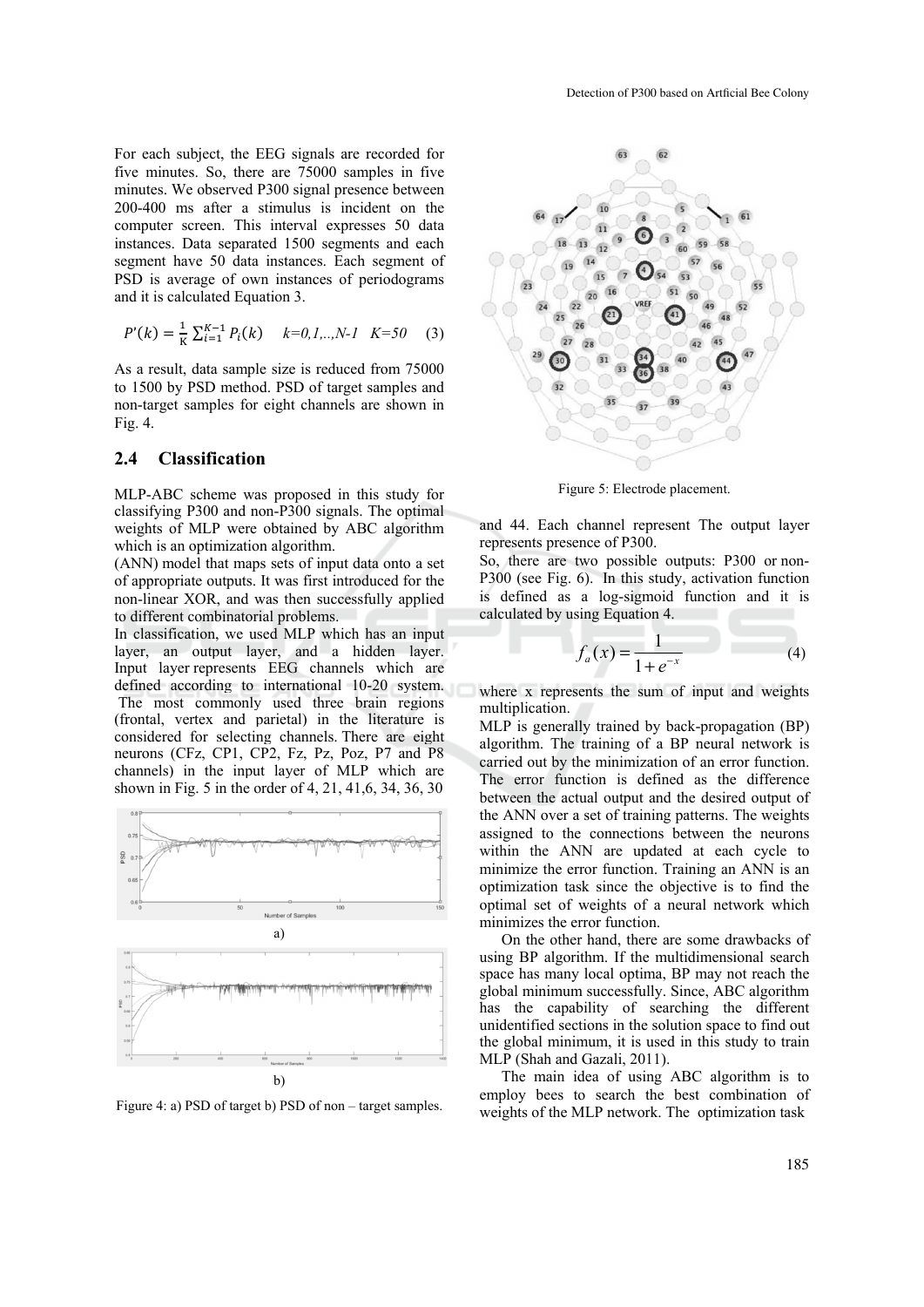

Figure 6: Voltage versus time graphs for a) Target (P300) and b) Non – target (non – P300) signals.

by the ABC algorithm will involve the "bees" searching for the optimal values of the weights. Weights of the MLP structure are expressed as food sources in ABC algorithm. The detailed pseudocode of ABC algorithm is given in Section III.

# **3 ARTIFICIAL BEE COLONY ALGORİTHM**

Artificial Bee Colony algorithm (ABC) is an optimization algorithm and it simulates the intelligent foraging behaviour of honey bee colonies. ABC is more successful and most robust on multimodal functions included in the set with respect to Differential Evolution (DE) algorithm (Yu and He, 2006) and Particle Swarm Optimization (PSO) (Eberhart et al., 2001).

In ABC algorithm (Karaboga and Akay, 2007, Karaboga, 2005, Basturk and Karaboga, 2006, Karaboga and Akay, 2009), the colony of artificial bees consists of three groups: employed bees, onlookers and scouts. The number of employed bees is equal to the number of food sources.

The possible solution of the optimization problem in ABC corresponds to the position of a food source and the nectar amount of it is related to the quality of the possible solution. At the first step, the ABC generates a randomly distributed initial population of SN solutions (food source positions), where SN denotes the size of population. Each solution  $xi$  (i = 1, 2, ..., SN) is a D-dimensional vector where D is the number of optimization parameters. After that, the employed bees, the onlooker bees and scout bees search the space for solutions in repeated cycles  $C =$ 1, 2, ..., MCN During the search process, an employed bee finds a new food source (new solution) and checks its nectar amount (fitness value). If it has a higher nectar amount than that of the previous one, the bee memorizes the new position and erases the old one. If not, the position of the previous one is retained in her memory. After all employed bees complete the search process; they share the information of the solution positions with the onlooker bees. An onlooker bee evaluates the nectar information taken from all employed bees and selects a food source with a probability related to its fitness value. Each onlooker bee chooses a food source with the probability as given in  $(5)$ .

$$
p_i = \frac{fit_i}{\sum_{n=1}^{SN} fit_n} \tag{5}
$$

where SN is the population size and  $\hat{t}t_i$  is the fitness value of the solution  $x_{ii}$  (6).

$$
\tilde{f}_{tt} = \begin{cases} \frac{1}{1+f_i} & f_i \ge 0\\ 1 + abs(f_i) & f_i < 0 \end{cases}
$$
 (6)

A new food source is produced by an employed bee as given in (7).

$$
v_{ij} = x_{ij} + \phi_{ij}(x_{ij} - x_{kj})
$$
\n<sup>(7)</sup>

where  $\phi_{ij}$  is a random number within [-1,1]. After  $v_{ij}$ is produced, it is compared to  $x_{ij}$  solution. As can be seen from (5), as the difference between the parameters of the  $x_{i,j}$  and  $x_{k,j}$  gets smaller, the perturbation on the position  $x_{i,j}$  gets decrease, too. Thus, as the search approaches to the optima in the search space, the step length is adaptively reduced.

If the solutions can not be improved by employed bees, they abandon the food source and it is replaced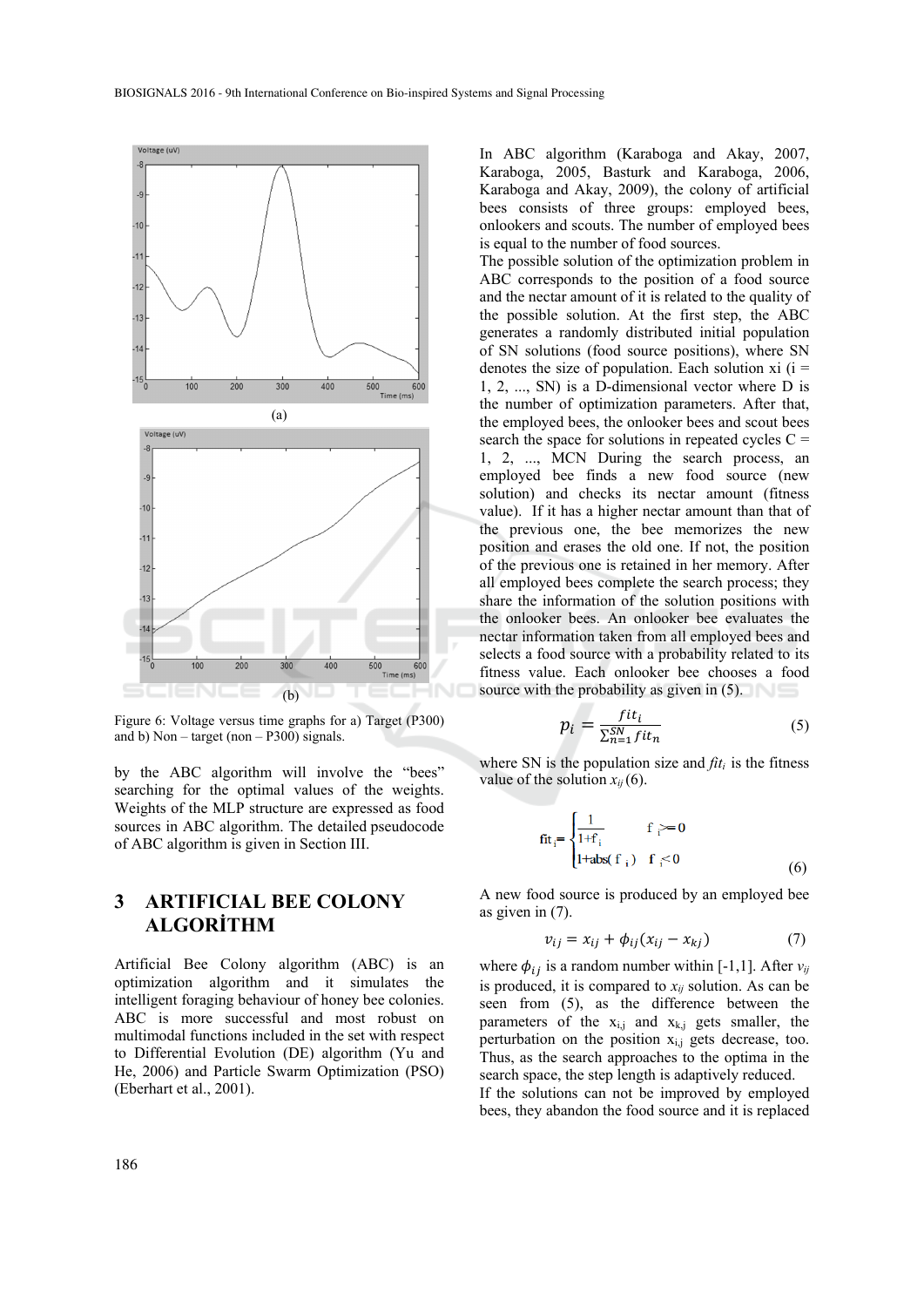with a new food source. Employed bees become scouts. Scouts make random search in search space by  $(8)$ 

$$
x_i^j = x_{min}^j + rand(0,1)(x_{max}^j - x_{min}^j)
$$
 (8)

After each candidate source position  $v_{i,j}$  is produced and evaluated by the artificial bee, it is compared with the old one. If the new food has equal or better nectar than the old source, it is replaced with the old one in the memory.

Detailed pseudo-code of the ABC algorithm is given below:

1: Initialize the population of solutions  $xi$ ,  $i = 1$  $...SN$ ,  $j = 1$  ...  $D$ 

2: Evaluate the population

3: cycle=1

4: **repeat**

5: Produce new solutions υi,j for the employed bees by using (2) and evaluate them

#### 6: Apply the greedy selection process

7: Calculate the probability values Pi,j for the solutions xi,j by  $(1)$ 

8: Produce the new solutions υi,j for the onlookers from the solutions xi,j selected depending on Pi,j and evaluate them

9: Apply the greedy selection process

10: Determine the abandoned solution for the scout, if exists, and replace it with a new randomly produced solution xi,jby (3)

11: Memorize the best solution achieved so far

- 12: cycle=cycle+1
- 13: until cycle=MCN

The aim of the bees is to discover the places of food sources with high nectar amount and finally the one with the highest nectar. Artificial bees explore the multidimensional space for food sources depending on each bee's experience and adjust their positions. Every bee produces new solution area for the network and the Greedy Selection decides the best food source position. The food area is limited in the range of [-20, 20]. If the new food source has equal or better nectar than the old food source, it is replaced with the new food source. Otherwise, the old food source is kept in the memory. Employed bees and onlooker bees continue searching until the last cycle to find optimum weights. SN parameter is selected 50 and MCN parameter is selected 100 in this work.

## **4 ABC – MLP COMBINATION**

The proposed ABC – MLP algorithm used to optimize weights for training NN. The bees (employee, onlooker) search until the last cycle for finding best weights values for network training. The food source of which the nectar is neglected by the bees is replacaed by the scout bees. Every bee (employee, onlooker) produce new solution for the network and the greedy selection decide the best foods source position. The food area is limited in range apply the randomly and is initialized for evaluation. This operation is defined by the equation (7). Every bee produce new evaluated solution area for the network training. The food contains three parameters such as range, foods number and dimension which shown in equation 9, 10 and 11 (Shah and Gazali, 2011).

Foods Area = rand(FN,D).\* Range + Lower (9)



where  $a_{m^*n}$  shows the range of colony which is equal to upper bound minus lower bound, FN shows the number of food source equals the half of the colony size, L shows the lower bound for the foods area. The upper and lower bounds are optional while the most commonly used range is [10, -10], D shows dimension of foods. The agent of ABC select the value from foods and is assigned to network. The bees select the weight from the foods area and evaluate for fitting to input (Shah and Gazali, 2011). We hope you find the information in this template useful in the preparation of your submission.

## **5 RESULTS**

In this study, data instances are reduced from 75000 to 1500 using PSD as mentioned in Section II. Then, samples are separated as target (150x8) and nontarget (1350x8). Before classification, training (1000x8) and test (500x8) datasets are created. Training dataset includes 100 target and 900 nontarget instances whereas test dataset include 50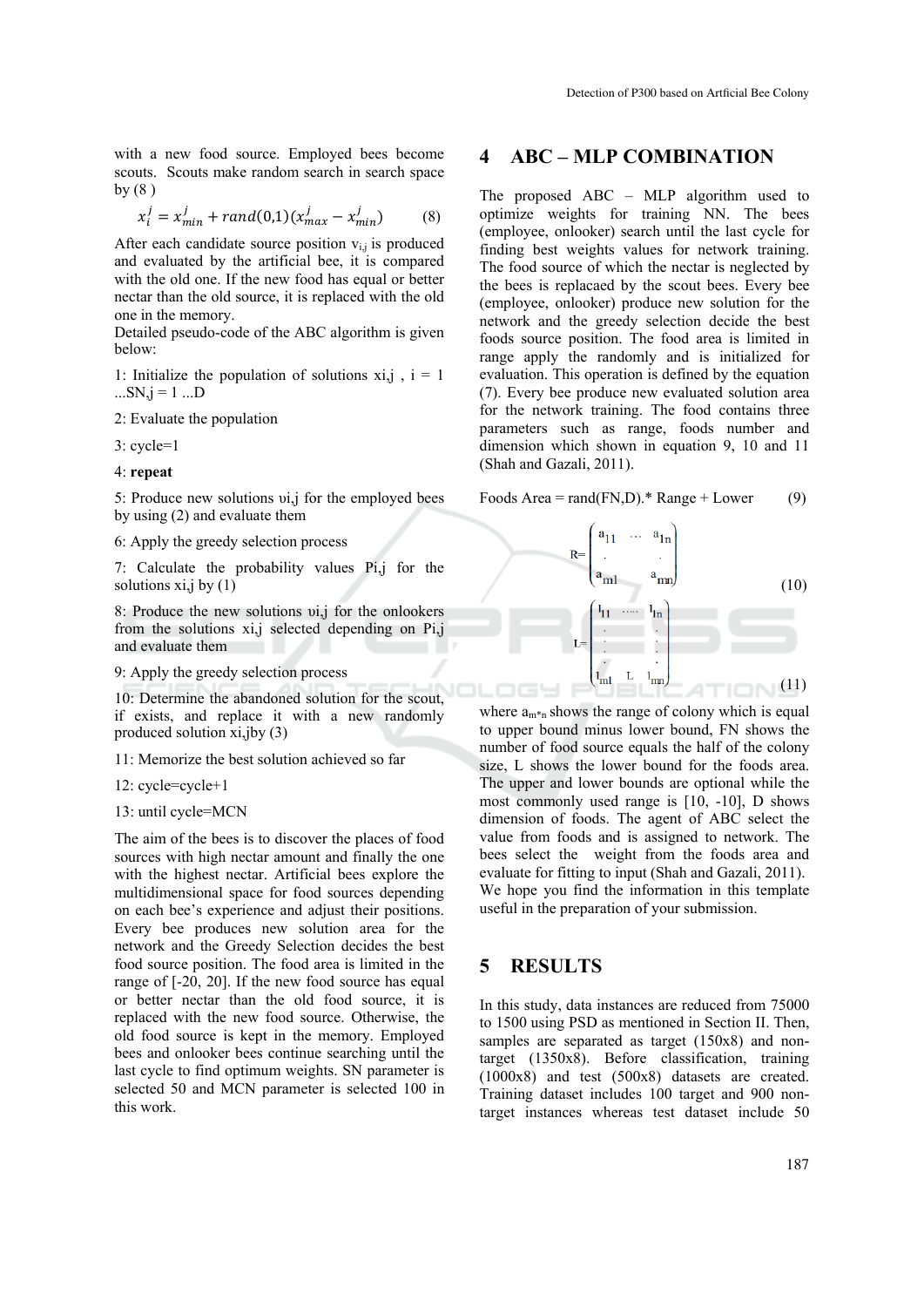target 450 non-target instances. The learning and momentum rate for MLP are chosen to be 0.5. There are five neurons in the hidden layer. Some parameters of the MLP network are shown in Table I. The performance of the proposed BCI system is demonstrated in Table II. MLP-ABC method is compared with other classification algorithms such as MLP-BP, LDA and SVM in order to demonstrate its performance. Discriminant type of LDA is

Table 1: Architecture of the MLP Network.

| Parameters                             |        |
|----------------------------------------|--------|
| Neurons in the input layer             |        |
| Neurons in the hidden layer            |        |
| Neurons in the output layer            |        |
| Transfer function in the hidden layers | Logsig |

| Methods     | Subjects |         |         |         |
|-------------|----------|---------|---------|---------|
|             | Subject  | Subject | Subject | Subject |
|             |          |         |         |         |
| $ABC + MLP$ | 99.85    | 99.06   | 99.59   | 99.84   |
| MLP         | 92.75    | 92.83   | 92.83   | 92.83   |
| <b>LDA</b>  | 93.19    | 91.27   | 91.58   | 91.74   |
| <b>SVM</b>  | 92.6     | 92.83   | 92.83   | 92.83   |

Table 2: Classification results.

'linear' which estimates one covariance matrix for all classes. Kernel function of SVM is 'polynominal' which default order is 3.

For all subjects, ABC+MLP approach gives a better result than other methods.

# **6 CONCLUSION**

The aim of this study is to detect P300 signals by employing PSD for feature extraction and MLP-ABC scheme as a classifier. BP is a common approach for training MLP. The ABC algorithm combines the exploration and exploitation processes successfully, which proves the high performance of training MLP for P300 classification. It has the powerful ability of searching global optimal solution. The simulation results show that the proposed MLP-ABC algorithm can successfully classify P300 data comparing with the traditional BP algorithm and some classification algorithms that include LDA and SVM. It was shown that MLP-ABC approach shows significantly higher accuracy in classification than the other methods.

## **ACKNOWLEDGEMENTS**

This research has been supported by Yildiz Technical University Scientific Research Projects Coordination Department. Project Number is 2014- 04-03-KAP01.

# **REFERENCES**

- Wolpaw, J. R., Birbaumer, N., McFarland, D. J., Pfurtscheller, G., Vaughan, T. M., 2002. Braincomputer interfaces for communication and control, *Clin. Neurophysiol.* Vol. 113, Issue 6, pp. 767-791.
- Farwell L.A., Donchin E., 1988. Talking of top of your head: Toward a mental prosthesis utilizing eventrelated brain potentials, Journal of Electroensephalogr. *Clin. Neurophy*,, Vol. 70, pp. 510–523.
- Rakotomamonjy, A., Guigue, V., 2008. BCI competition III: dataset II-ensemble of SVMsfor BCI P300 speller, *IEEE Trans. Biomed. Eng*., vol. 55, no. 3, pp. 1147 – 1154.
- Serby H., Yom-Tov, E., Inbar G.F., 2005. An improved P300-based brain-computer interface, *IEEE Trans. on Neural Systems and Rehabilitation Eng*., Vol. 13, Issue 1, pp. 89–98.
- Polikoff, J., Bunnell, H., Borkowski, W., 1995. Toward a P300-based computer interface, Proceedings of the RESNA '95 Annual Conference.
- Bayliss, J. D., 2003. Use of the evoked P3 component for control in a virtual apartment*, IEEE Trans. Neural Syst. Rehab. Eng.,* Vol. 11, Issue 2, pp. 113-116.
- Hoffmann, U., Garcia, G. N., Diserens, K., Vesin,J.-M., Ebrahimi, T., 2005. A boosting approach to P300 detection with application to brain-computer interfaces, *Proceedings of the IEEE EMBS Neural Engineering Conference*, pp. 97-100.
- Kaper, M., Meinicke, P., Grosskathoefer, U.,Lingner, T., Ritter, H., 2004. Support vector machines for the P300 speller paradigm, *IEEE Trans. Biomed. Eng. Vol. 51, Issue 6, pp.* 1073-1076.
- Rakotomamonjy, A., Guigue, V., Mallet, G., Alvarado, V., 2005. Ensemble of SVMs for improving braincomputer interface P300 speller performances, *Proceedings of International Conference on Neural Networks* (ICANN), pp.45-50.
- Thulasidas, M., Guan, C.,Wu, J., 2006. Robust classification of EEG signal for brain-computer interface*, IEEE Trans. Neural Syst. Rehab. Eng. Vol. 14,* Issue 1, pp. 24-29.
- Xu, N., Gao, X., Hong, B., Miao, X., Gao, S., Yang, F., 2004. BCI competition 2003 Data Set IIb: Enhancing P300 wave detection using ICA-based subspace projections for BCI applications, *IEEE Trans. Biomed. Eng.,* Vol. 51 Issue 6, pp. 1067-1072.
- Howard, R. M., 2002. Principles of Random Signal Analysis and Low Noise Design: The Power Spectral